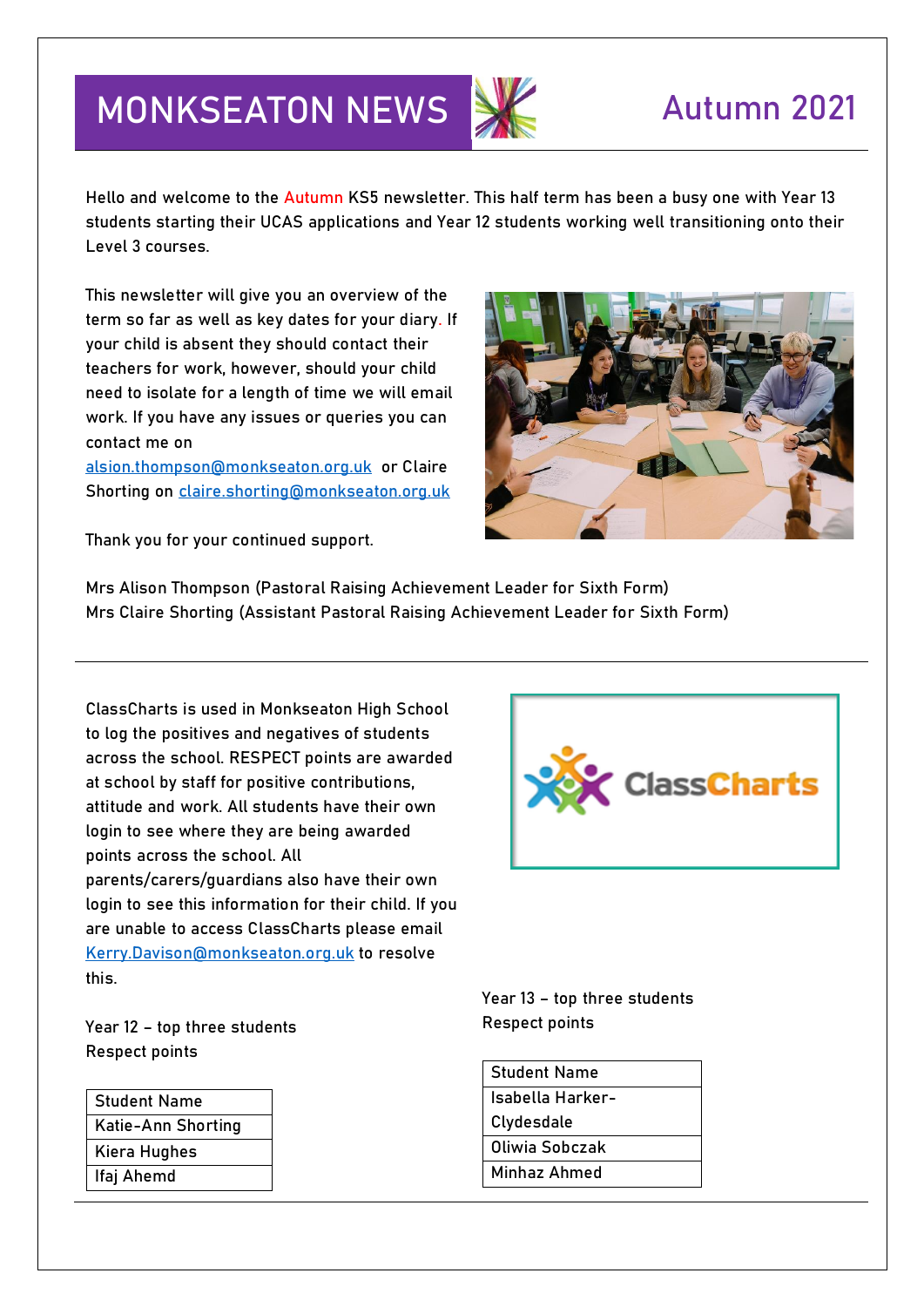|  | <b>Tutorial Programme</b> |
|--|---------------------------|
|--|---------------------------|

| Year 12         | Year 13                    |  |                 |                                 |
|-----------------|----------------------------|--|-----------------|---------------------------------|
| Monday          | Work placement preparation |  | Monday          | <b>UCAS/Personal statements</b> |
| Tuesday         | Journey for life           |  | Tuesday         | Journey for life                |
| Wednesday       | Assembly                   |  | Wednesday       | Assembly                        |
| <b>Thursday</b> | Reading                    |  | <b>Thursday</b> | Reading                         |
| Friday          | Quiz                       |  | Friday          | Quiz                            |

**Tutor nominations**

Every tutor was asked to make a nomination for a student in their form they believed had made a fantastic contribution to this half term. Most tutors struggled to make a choice as many of their forms have excellent effort and attitudes. However, the following students received the tutor nomination.

12 EJM - Dylan Welsh 13 AMW – Georgia Smith 12KT - Cerys Thompson 13 JJD – Chan Campey

12HH - Amy Reid 13 LHS – Isabella Harker-Clydesdale Head of year - Mollie Richardson Head of year- Tahiya Chowdhurry



**Quiz**- The quiz this half term has been extremely close and went right to the wire with the last quiz of the half term deciding the winners. Congratulations to **13LHS** who are the winners and will receive a prize during registration.

**Christmas 2021 Foodbank Appeal –** After half term we will be supporting our local foodbank by bringing in donations. This is a charity we are passionate about and our 6<sup>th</sup> form always do a fantastic job of collecting valuable donations. The Bay Foodbank are always grateful for our support and our student's generosity is amazing.



**UCAS -**The UCAS process for 2021 is up and running! Many students have completed their personal statements and have arranged their reference meeting.

**Volleyball –** We have had competitive matches against Whitely Bay 6th form. Both matches were very entertaining and we look forward to more games against them in the future. Well done to all involved.

**Volunteering/enrichment opportunities** – We have many opportunities for our 6th form to be involved in.

- 6<sup>th</sup> form tuck shop- selling snacks and hot drinks during break time. We nearly have enough to purchase a new fridge for the 6<sup>th</sup> form area
- Breakfast club- we are looking for volunteers to help run a breakfast club for lower school after half term
- Cullercoats FC are looking for  $6<sup>th</sup>$  form students to help run the canteen on a Sunday.

If you are interested in any of the above please contact Mrs Shorting with your availability.